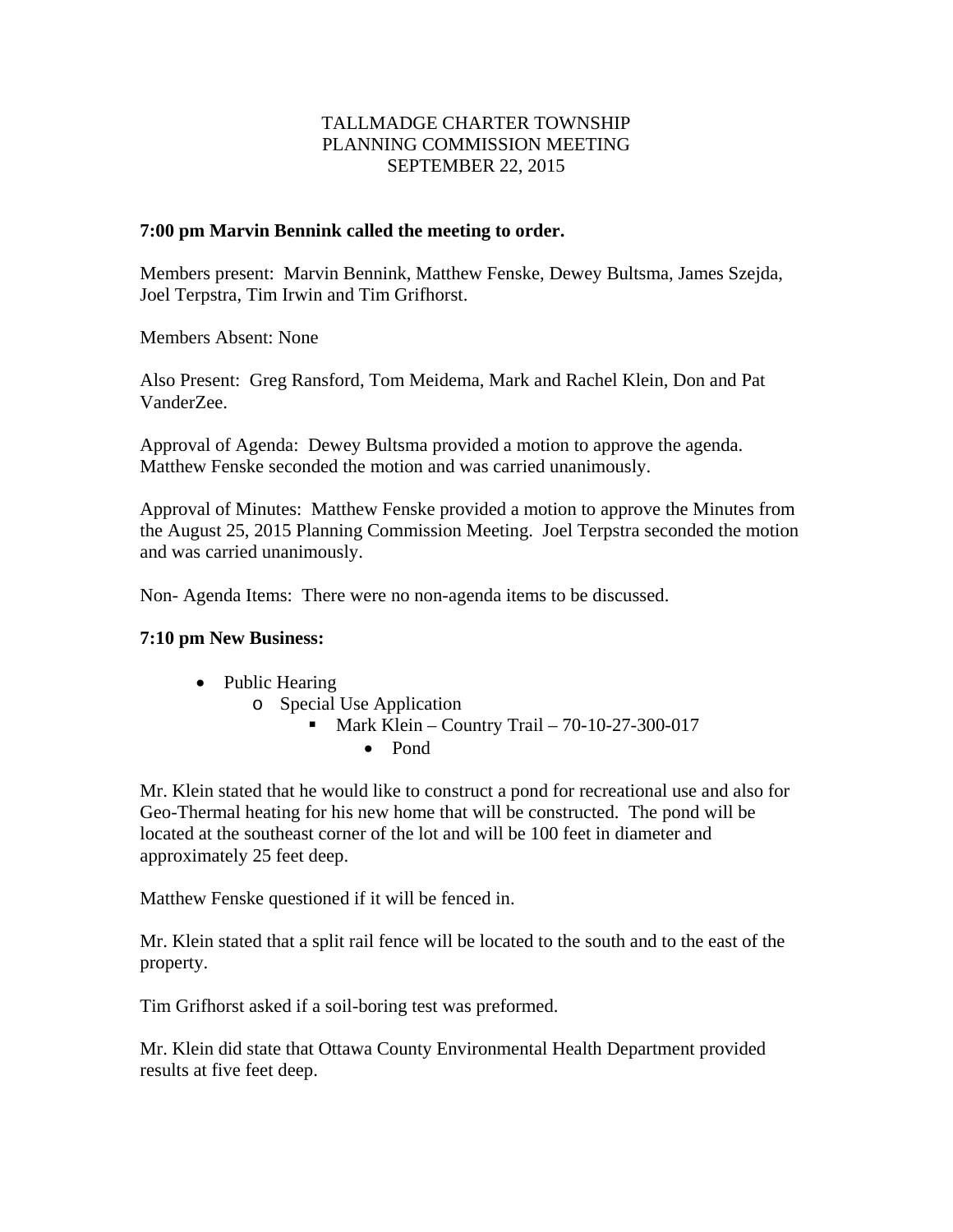James Szejda stated that for more accurate results, he would recommend boring down to eight to ten feet to make sure it's useable.

Dewey Bultsma asked what the recommended fill amount would be needed for the home to be constructed.

Mr. Klein stated that developer estimated around 800 yards total.

### **7:15 pm Marvin Bennink opened the public portion.**

Mr. VanderZee located at 10385 Lovers Lane stated that he is very concerned of the drainage and it backing up onto his property.

Matthew Fenske asked if the culvert has been replaced within the last year.

Mr. VanderZee stated that the culvert has been replaced and is concerned that it hasn't been properly planned out.

Bob McDougall located at 10419 Country Trail stated that his property is to the north. He stated that if the pond is to be at the proposed current height the water will run back onto his property if there is not proper drainage.

Mr. Klein stated that he will be moving his drive way to the north and is looking into a drainage ditch to control water run-off in-between property lines.

David Kuiper located at 10455 Country Trail stated that he is also concerned of water flow. He stated that he has been there when the culvert was washed out and through all of the repairs and replacement that took place. He stated that the project that Mr. Klein would like to do needs to be done with caution. All of the neighbors have dealt with the water problems in the past and know what could possibly happen.

Tim VerStrate stated that the water flow usually runs east and west which the water will flow into Sand Creek. He also asked if it's possible to relocate the pond to another location on the property and then possibly add a berm.

Mr. Klein stated that he would be willing to move the pond if that is required.

Joel Terpstra asked the height of his basement.

Mr. Klein stated that it will be the standard daylight.

Tim Grifhorst recommended new soil boring tests to make sure it is even possible to proceed with the pond.

## **7:50 pm Marvin Beenink closed to the public portion.**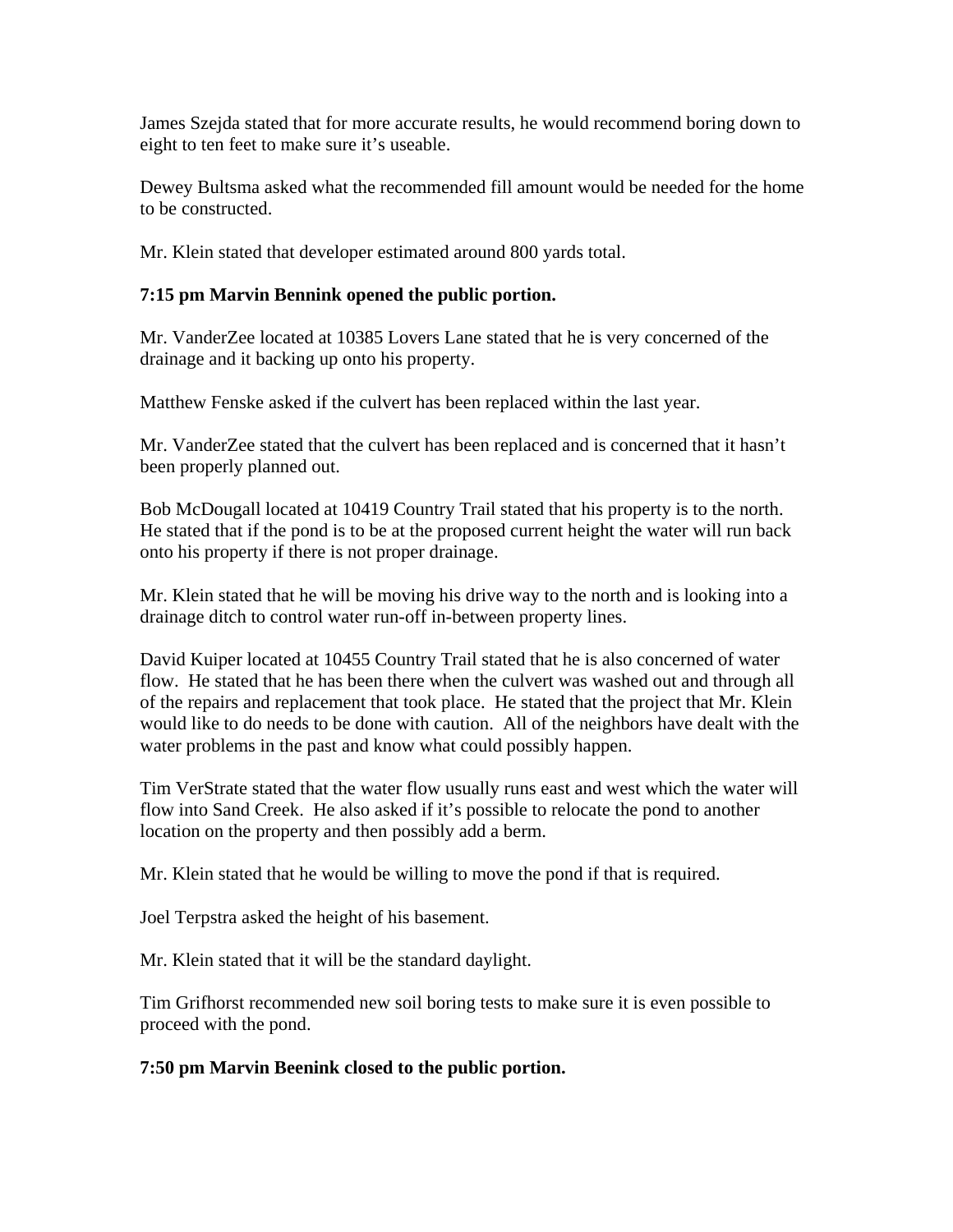Dewey Bultsma asked if it would be possible for Mr. Klein to provide a larger scale with elevations marked and also topographical mapping with water flow.

Mr. Klein stated that he would gather that information if needed.

Joel Terpstra asked if the Health Department has approved the well and septic location.

Mr. Klein stated that it has been relocated and approved in the new location.

Matthew Fenske has concerns of washout and sediment draining into Sand Creek. He stated that he would like another study to make sure the water flow has been properly studied.

Joel Terpstra provided a motion to table request until further study has been done to prove neighbors will not be affected by runoff and to show the water flow and applicant will need to provide topographical mapping with marked elevations. Tim Grifhorst seconded the motion and was carried unanimously.

- o Text Amendment
	- Section 10.06, 11.06 and 12.06

Greg Ransford stated that this text is for the exterior façade for the front and all parking areas will need to include a four foot strip along the entire length of the building.

# **8:15 pm Marvin Bennink opened the public portion of the hearing.**

Bob Hanenburg with Environmental Doors is concerned with that he'll be required to change the front of his building and if he sells will the new owner have to do the same. He thinks that 20% glass to the front façade seems like a very large amount.

Greg stated that the new owner of the building would be required to follow the guidelines as approved if it's not a use by right. Special uses will be required to make the following changes if ownership changes.

Dave Steyhouwer was disappointed in lack of notification regarding the meeting. Also, he is concerned that if he sells his building that the new owners will have the responsibility to make the necessary changes before he operates his business.

Lauren Lemmen asked if only the new buildings have to follow the new ordinance.

Greg Ransford stated that all new construction and Special Uses will need to follow the new written language.

# **9:00 pm Marvin Bennink closed the public portion of the hearing.**